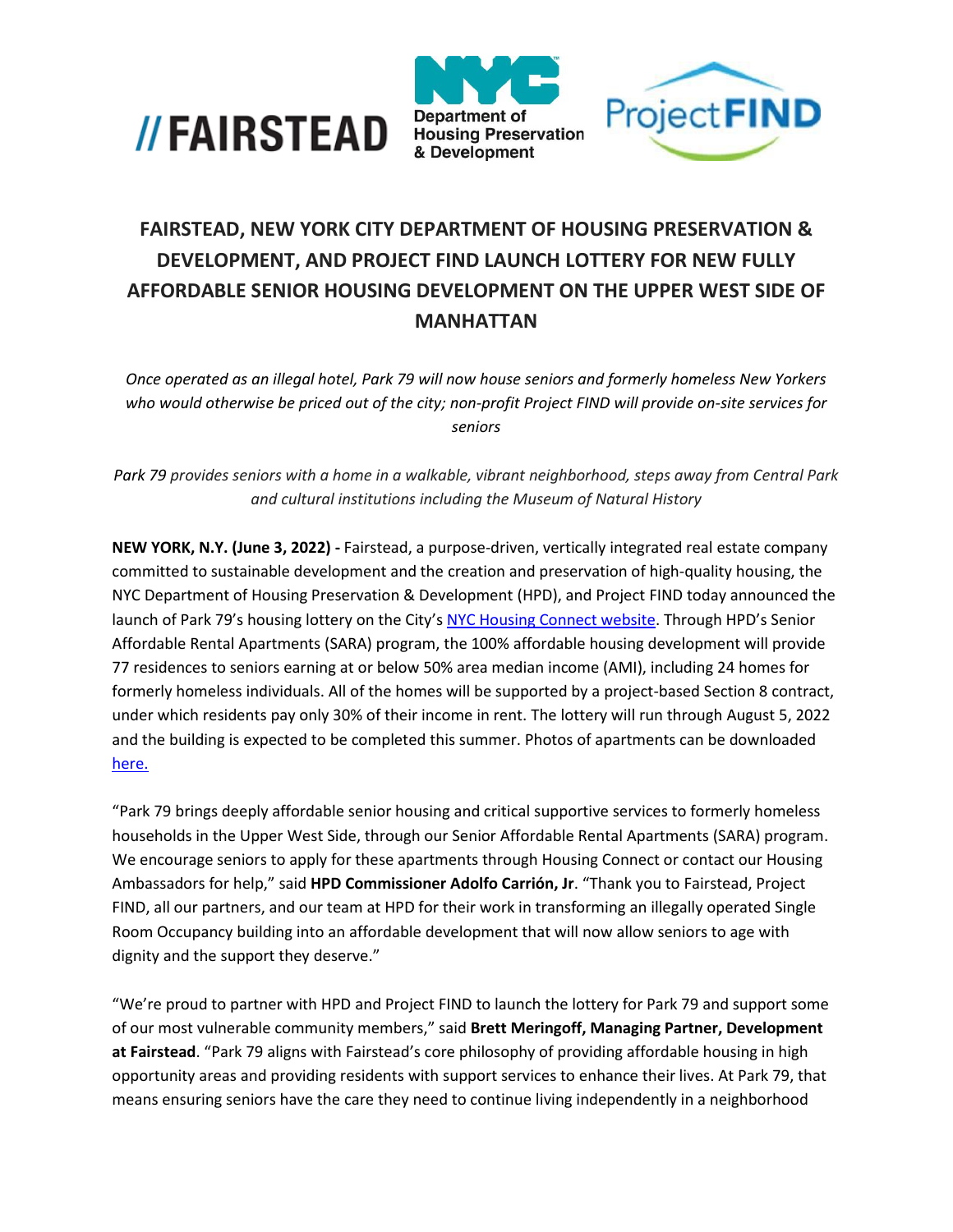they love. Having started this project in 2020 at the beginning of the pandemic, Park 79 demonstrates Fairstead's creativity and innovation to see opportunity in a distressed property, as well as its commitment to addressing our nation's affordable housing crisis."

"Project FIND is thrilled to partner with Fairstead and serve as the nonprofit owner and service provider of Park 79," said **Project FIND Associate Executive Director Mark Jennings**. "The launch of the housing lottery brings us one step closer to reaching our goal of providing additional affordable housing opportunities to our deserving older adults. For more than 50 years, Project FIND has assisted thousands of the areas low and moderate income and formerly homeless individuals with a variety of impressive programs so they may live independently. Our dedicated, professional team is poised to assist Park 79 residents so they may age in place, develop new friendships and enjoy the activities and beauty of the Upper West Side."

"Park 79 could not open at a better time for countless seniors on the West Side who are aging in place and want to be able to continue to live in their community but need support to do so. As the price of housing continues to skyrocket across the City, seniors who are living on low, fixed incomes are desperate to find safe, stable and affordable housing; my office has been working with many of them. Under the leadership of David Gilchrist, Project FIND has expanded senior housing options across the West Side and beyond, and I am proud to represent this new development in the New York State Assembly. Park 79 should serve as a model for the city: when the will is there, we have the ability to transform former hotel into units of 100% affordable and supportive housing for low-income and formerly homeless seniors," said **Assemblymember Linda B. Rosenthal (D/WF-Manhattan), Chair of the Committee on Social Services.**

"I commend Fairstead, Project FIND, and the Department of Housing Preservation and Development for bringing this important project to life. As rates of seniors experiencing homelessness and housing instability increase, we must do everything in our power to develop deeply affordable housing," said **Council Member Gale A. Brewer (D-06)**. "I was proud to support this project as Manhattan Borough President by successfully advocating for a variety of public funding sources. I look forward to welcoming seniors into the newly renovated building."

The building was a Single Room Occupancy (SRO) zoned for permanent residential use that the previous owner used illegally as a hotel. The Mayor's Office of Special Enforcement (OSE) issued multiple violations in 2015, and in 2016, Fairstead acquired the property and took on major renovations.

"OSE strives to ensure building owners comply with City and State regulations designed to keep housing available and affordable for New Yorkers, and is proud that its enforcement has once again turned an illegal hotel operation back into permanent housing," said **OSE Executive Director Christian Klossner.** "OSE applauds the efforts of HPD, Fairstead, and Project FIND in creating high-quality, affordable housing for everyday New Yorkers in need."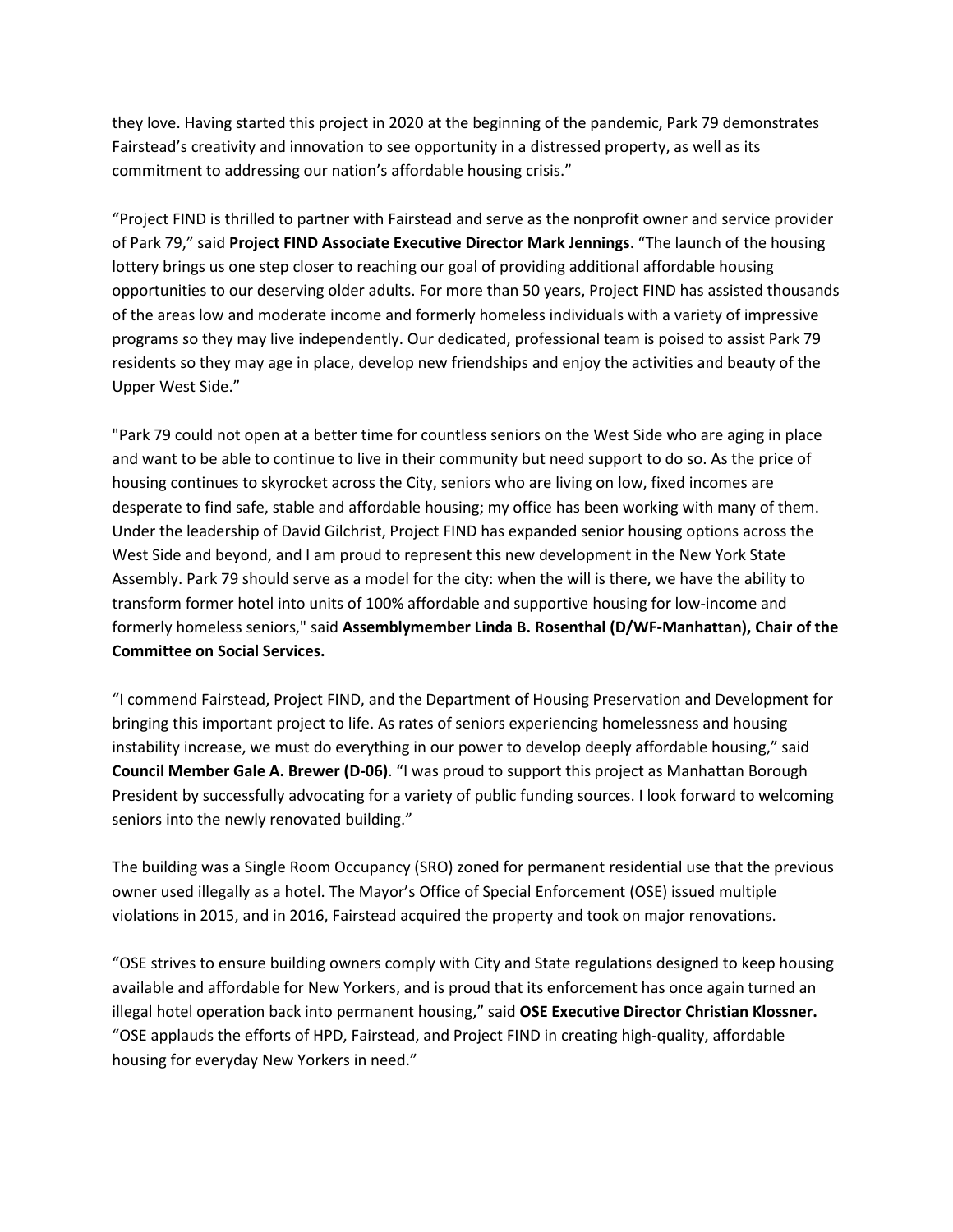The newly renovated development includes 77 studio units, indoor and outdoor common areas for residents as well as space for Fairstead's neighborhood nonprofit partner, Project FIND, which will provide on-site services with two social workers. All the apartments are electric-powered.

Residents will also have access to programming at Project FIND's Hamilton Senior Center on West 73rd Street.

Seniors can apply for Park 79 on the [Housing Connect website](https://housingconnect.nyc.gov/) or request a paper application by sending a self-addressed envelope to: Fairstead Management c/o: Park 79, 560 Lenox Avenue, New York, NY 10037. Those in need of application assistance can work with [HPD's Housing Ambassadors](https://www1.nyc.gov/site/hpd/services-and-information/housing-ambassadors.page), communitybased service providers in New York City who help people prepare and apply for Housing Connect affordable housing lotteries.

Park 79 is one of several residential buildings cited for illegal use by the City and consequently earmarked for affordable housing, [most recently at neighboring Upper West Side building 258 West 97](https://www1.nyc.gov/site/hpd/news/006-22/mayor-adams-shuts-down-illegal-hotel-operator-plan-create-80-new-affordable-homes-on)<sup>th</sup> [Street,](https://www1.nyc.gov/site/hpd/news/006-22/mayor-adams-shuts-down-illegal-hotel-operator-plan-create-80-new-affordable-homes-on) part of a \$1.1 Million Settlement between the City and an illegal hotel operator.

###

**Fairstead** is a purpose-driven vertically integrated real estate developer specializing in creating sustainable, high-quality housing. The firm's national footprint includes more than \$6 billion in assets and identified pipeline. With offices in New York, Maryland, and South Carolina, Fairstead's team manages 90+ communities across the country and runs its comprehensive real estate platform, which includes acquisitions and development, venture capital investments in prop tech, design and construction, energy and sustainability, property management, marketing, and leasing. The firm also administers one of the industry's most proactive community impact programs to provide on-site support services to residents. For more information, visit [www.fairstead.com.](http://www.fairstead.com/)

**The New York City Department of Housing Preservation and Development (HPD)** is the nation's largest municipal housing preservation and development agency. Its mission is to promote quality housing and diverse, thriving neighborhoods for New Yorkers through loan and development programs for new affordable housing, preservation of the affordability of the existing housing stock, enforcement of housing quality standards, and educational programs for tenants and building owners. For full details visi[t nyc.gov/hpd](http://www.nyc.gov/hpd) and for regular updates on HPD news and services, connect with us on Facebook, Twitter, and Instagram @NYCHousing.

**Project FIND**'s mission is to provide low- and moderate-income and homeless seniors with the services and support they need to enrich their lives and live independently. Today Project FIND operates three supportive housing residences that are home to about 600 people and four older adult centers with over 3,000 members. Our members and residents range from the healthy and active to the frail and homebound to the homeless. For all of these men and women, Project FIND is a critical resource,